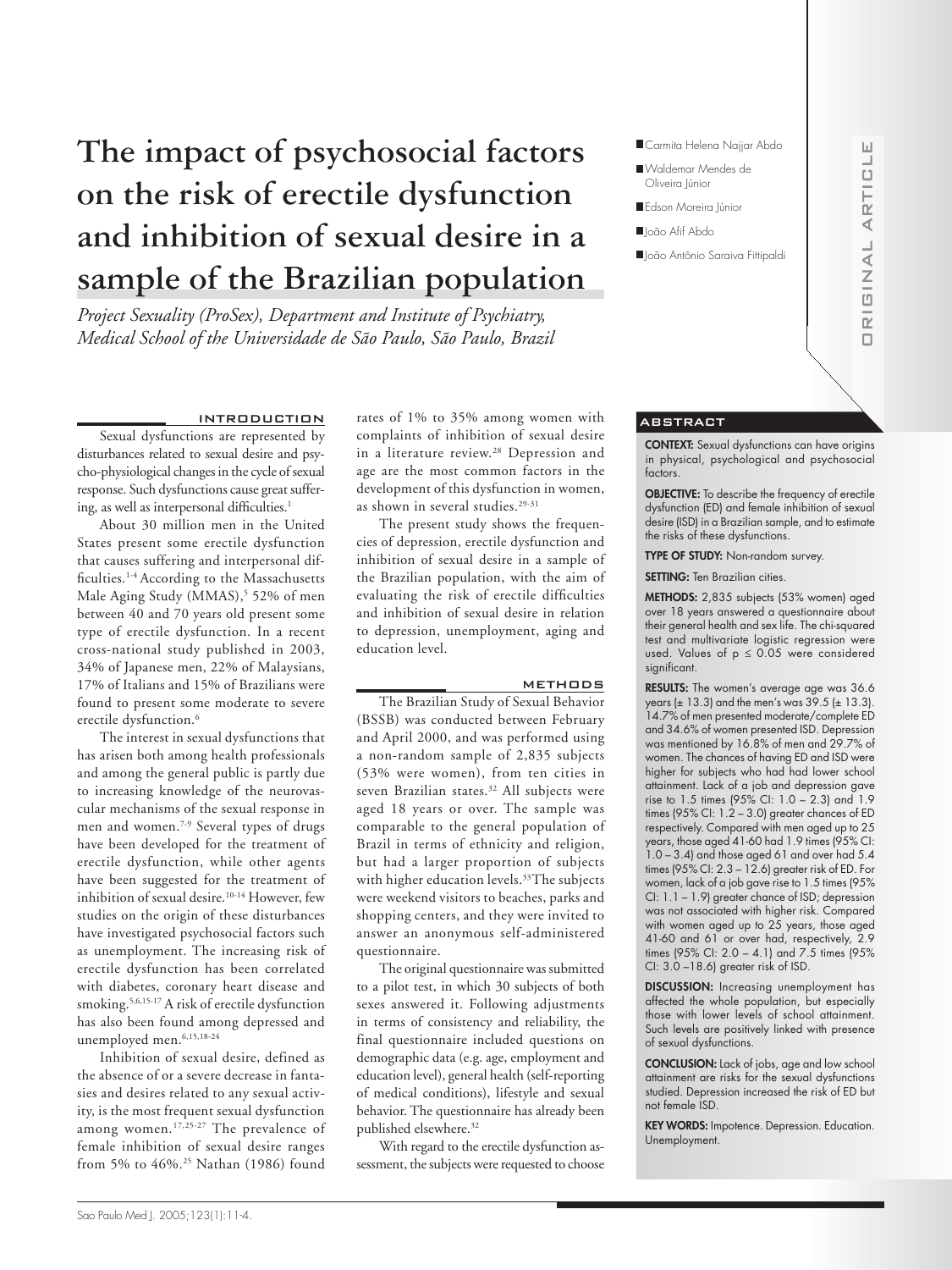one category that best described them: always, usually, sometimes, or never able to achieve and maintain an erection that was satisfactory for sexual performance. The answers were then used to classify the respondents into one of the following categories: none, minimal, moderate, or complete erectile dysfunction, respectively.

For the assessment of inhibition of sexual desire and depression, subjects were asked to mark with an "X", beside the respective question, if there had been some inhibition or absence of sexual desire or depression during their lives.

The chi-squared test and multivariate logistic regression were used for statistical analysis. Values of  $p \leq 0.05$  were considered statistically significant.

Not all the men or women answered all the items of the questionnaire. Consequently, in presenting the variable studied, the number of subjects who answered this question has been specified. There were no differences between subjects who answered these questions and those who did not.

For the multivariate logistic models, there were 1,257 women and 1,057 men. Only the variables that were part of the main objective of the present study (age, education level, unemployment and depression) have been included. Men and women who did not answer at least one of the questions on age, education level, depression or employment have been excluded from this study. No statistically significant difference was presented between those who were excluded and those included, in relation to the variables studied.

## RESULTS

The average age was 36.6 years (standard deviation, SD = 13.3) for women and 39.5 years  $(SD = 13.3)$  for men.

41% of the women and 22.5% of the men who answered the question about working condition were unemployed. Depression was mentioned by 29.7% of the women and 16.8% of the men who answered this questions.

Table 1. Proportion (%) of depression and sexual dysfunctions (inhibition of sexual desire in women or moderate/complete erectile dysfunction in men) according to age and working status and education attainment by gender

|                                       | Women                   |                       |                       | Men                  |  |
|---------------------------------------|-------------------------|-----------------------|-----------------------|----------------------|--|
|                                       | Total                   | ISD $n$ $(\%)$        | Total                 | ED $n$ $%$           |  |
| Age (years)                           |                         |                       |                       |                      |  |
| Up to 25                              | 384                     | 90 (23.4)             | 190                   | 19 (10.0)            |  |
| 26 to 40                              | 561                     | 145(25.8)             | 493                   | 47 (9.5)             |  |
| 41 to 60                              | 455                     | 214(47.0)             | 395                   | 71 (18.0)            |  |
| >60                                   | 74                      | 54 (73.0)             | 83                    | 32 (38.6)            |  |
| p for trend                           |                         | < 0.01                |                       | < 0.01               |  |
|                                       | Women                   |                       | Men                   |                      |  |
|                                       | Dep $n$ $%$             | ISD $n$ $(\%)$        | Dep $n$ $%$           | ED $n$ $%$           |  |
| <b>Working status</b>                 |                         |                       |                       |                      |  |
| Unemployed                            | 175/526<br>(33.3%)      | 189/526<br>$(35.9\%)$ | 55/263<br>(20.9%      | 43/240<br>$(17.9\%)$ |  |
| Employed                              | 202/757<br>(26.7%)      | 205/757<br>(27.1%)    | 146/905<br>$(16.1\%)$ | 93/822 (11.3%)       |  |
| p for trend                           | 0.011                   | 0.001                 | 0.07                  | 0.007                |  |
|                                       | Women                   |                       | Men                   |                      |  |
|                                       | $n$ (%)                 |                       | $n$ (%)               |                      |  |
| <b>Educational attainment (years)</b> |                         |                       |                       |                      |  |
| Less than eight                       | 118(8.0)                |                       | 93 (7.3)              |                      |  |
| Eight                                 | 156 (10.6)              |                       | 138 (10.8)            |                      |  |
| Eleven                                | 604(41.1)               |                       | 537 (41.9)            |                      |  |
| More than eleven                      | 591 (40.2)<br>514(40.1) |                       |                       |                      |  |
| p for gender                          | 0.884                   |                       |                       |                      |  |

ISD = inhibition of sexual desire; ED = erectile dysfunction; Dep = depression.

The total frequency of feminine inhibition of sexual desire was 34.6% of respondents. For men, 14.7% had moderate to severe erectile dysfunction.

We observed that unemployed women and men presented higher frequencies of depression, as well as higher frequencies of inhibition of sexual desire and erectile dysfunction, respectively (Table 1).

Both erectile dysfunction and inhibition of sexual desire are directly related to aging. As Table 1 shows, there is a tendency towards higher frequencies of these dysfunctions among older subjects.

The results from the multivariate logistic regression model showed that, for women, being unemployed, getting older and having less than 11 years of school education increased the chance of inhibition of sexual desire (Table 2). Depression did not increase the chance of inhibition of sexual desire and was not included in the final model.

Unemployment, aging, less than 11 years of school education and depression increased the chance of moderate to severe erectile dysfunction among men (Table 2).

#### DISCUSSION

The frequencies of erectile dysfunction and inhibition of sexual desire in our sample were high.

In the medical literature, different prevalences of sexual dysfunctions are found. This variation is due partly to the type of sample studied (community *versus* sexuality clinics), the type of trial performed (self-administered questionnaires or interview), and the clinical definition used for each dysfunction.<sup>25</sup>

The present study does not represent a sample of all socioeconomic-cultural classes of the Brazilian population, but it can give us an idea of how prevalent sexual dysfunctions are. It can serve as a starting-point for future surveys with a wider-ranging sample of people and also for pointing out possible associations between sexual dysfunctions and depression and other sociodemographic factors.

The same tendency towards increasing erectile dysfunction and inhibition of sexual desire with age that was noticed in previous studies was found in the present sample.3,6,15,17,24

Several studies have indicated a relationship between depressive symptoms and erectile dysfunction. These conditions are commonly associated, mutually maintaining or enhancing each other.34-37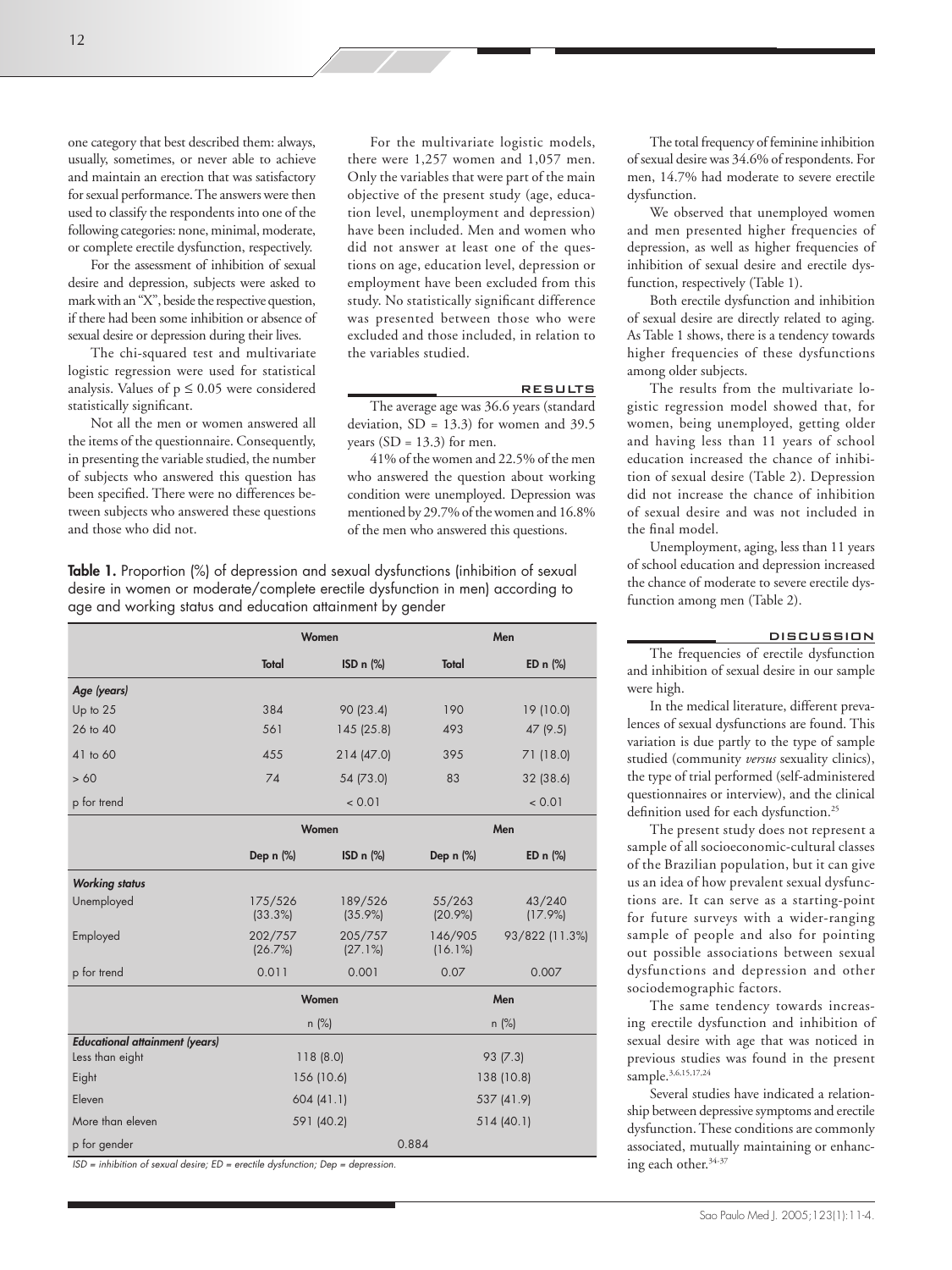The trend towards increasing unemployment around the world<sup>18</sup> has affected all levels of the population, especially in Brazil. It has particularly affected those with lower levels of school attainment. On the other hand, lower levels of education are also positively linked with the presence of sexual dysfunctions in the present sample, in the same way as found by Laumann, Paik and Rosen (1999).<sup>17</sup> In our sample, these two factors worked independently to increase the chances of having the sexual dysfunctions studied. Therefore, the higher risk of sexual dysfunction among unemployed subjects cannot be explained by the low level of school attainment alone.

# **CONCLUSIONS**

Age, unemployment and low levels of school attainment increased the risk of inhibition of sexual desire among women and erectile dysfunction among men independently of each other, in the present sample.

Depression increased the risk of erectile dysfunction, but not female inhibition of sexual desire, which suggests a need for new investigation and analysis.

The results from this study show that, for correct diagnosis and successful treatment of these dysfunctions, emotional factors (depression) and socioeconomic-cultural factors must be assessed alongside physical factors.

|                                       | Female inhibition of sexual desire | Erectile dysfunction |
|---------------------------------------|------------------------------------|----------------------|
| Variable                              | Odds ratio (95% CI)                | Odds ratio (95% CI)  |
| Age (years)                           |                                    |                      |
| Up to $25$                            | 1.0 (reference)                    | 1.0 (reference)      |
| $26 - 40$                             | $1.1$ (0.8 – 1.6)                  | $0.9$ (0.5 – 1.7)    |
| 41-60                                 | $2.9$ (2.0 – 4.1)                  | $1.9(1.0 - 3.4)$     |
| > 60                                  | $7.5$ (3.0 - 18.6)                 | $5.4$ (2.3 - 12.6)   |
|                                       |                                    |                      |
| <b>Educational attainment (years)</b> |                                    |                      |
| More than eleven                      | 1.0 (reference)                    | 1.0 (reference)      |
| Eleven years                          | $1.3$ (1.0 – 1.8)                  | $1.8$ (1.1 – 2.8)    |
| Eight years                           | $2.4$ (1.5 – 3.7)                  | $2.8$ (1.5 – 5.3)    |
| Less than eight                       | $1.8$ (1.1 - 3.0)                  | $4.4$ (2.2 – 8.7)    |
|                                       |                                    |                      |
| <b>Working status</b>                 |                                    |                      |
| Employed                              | 1.0 (reference)                    | 1.0 (reference)      |
| Unemployed                            | $1.5$ (1.1 – 1.9)                  | $1.5$ (1.0 – 2.3)    |
| <b>Depression</b>                     |                                    |                      |
| No                                    |                                    | 1.0 (reference)      |
| Yes                                   |                                    | $1.9$ (1.2 – 3.0)    |
|                                       |                                    |                      |

\* Data obtained from the Brazilian Study of Sexual Behavior. Results derived from multivariate logistic regression.

Older patients' own characteristics should also be taken into consideration, since the older the subjects are, the more prevalent these dysfunctions are.

This study has confirmed the strong association between sexual dysfunctions, depression and poor socioeconomic conditions such as unemployment and low educational level.

#### REFERENCES

- 1. APA (American Psychiatric Association). Transtornos Sexuais e da Identidade de Gênero [Sexual Disorders and Gender Identity]. In: APA (American Psychiatric Association). Manual Diagnóstico e Estatístico de Transtornos Mentais [Diagnostic and Statistical Manual of Mental Disorders] (DSM IV). 4th edition. Porto Alegre: Artes Médicas; 1995. p. 467-510.
- Benet AE, Melman A. The epidemiology of erectile dysfunction. Urol Clin North Am. 1995;22(4):699-709.
- 3. Feldman HA, Goldstein I, Hatzichristou DG, Krane RJ, McKinlay JB. Impotence and its medical and psychosocial correlates: results of the Massachusetts Male Aging Study. J Urol. 1994;151(1):54-61.
- 4. McDonagh R, Ewings P, Porter T. The effect of erectile dysfunction on quality of life: psychometric testing of a new quality of life measure for patients with erectile dysfunction. J Urol. 2002;167(1):212-7.
- 5. Araujo AB, Durante R, Feldman HA, Goldstein I, McKinlay JB. The relationship between depressive symptoms and male erectile dysfunction: cross-sectional results from the Massachusetts Male Aging Study. Psychosom Med. 1998;60(4):458-65.
- 6. Nicolosi A, Moreira ED, Shirai M, Bin Mohd Tambi MI, Glasser DB. Epidemiology of erectile dysfunction in four countries: cross-national study of the prevalence and correlates of erectile dysfunction. Urology. 2003;61(1):201-6.
- 7. Rajfer J, Aronson WJ, Bush PA, Dorey FJ, Ignarro LJ. Nitric oxide as a mediator of relaxation of the corpus cavernosum in response to nonadrenergic, noncholinergic neurotransmission. N Engl J Med. 1992;326(2):90-4.
- Burnett AL. Role of nitric oxide in the physiology of erection. Biol Reprod. 1995;52(3):485-9.
- 9. Park K, Goldstein I, Andry C, Siroky MB, Krane RJ, Azadzoi KM. Vasculogenic female sexual dysfunction: the hemodynamic basis for vaginal engorgement insufficiency and clitoral erectile insufficiency. Int J Impot Res. 1997;9(1):27-37.
- 10. Boolell M, Gepi-Attee S, Gingell JC, Allen MJ. Sildenafil, a novel effective oral therapy for male erectile dysfunction. Br J Urol. 1996;78(2):257-61.
- 11. Heaton JP, Morales A, Adams MA, Johnston B, el-Rashidy R. Recovery of erectile function by the oral administration of apomorphine. Urology. 1995;45(2):200-6.
- 12. Morales A, Heaton JP, Johnston B, Adams M. Oral and topical treatment of erectile dysfunction. Present and future. Urol Clin North Am. 1995;22(4):879-86.
- 13. Rosen RC, Ashton AK. Prosexual drugs: empirical status of the "new aphrodisiacs". Arch Sex Behav. 1993;22(6):521-43.
- 14. Segraves RT, Croft H, Kavoussi R, et al. Bupropion sustained release (SR) for the treatment of hypoactive sexual desire disorder (HSDD) in nondepressed women. J Sex Marital Ther. 2001;27(3):303-16.
- 15. Akkus E, Kadioglu A, Esen A, et al. Prevalence and correlates of erectile dysfunction in Turkey: a population-based study. Eur Urol. 2002;41(3):298-304.
- 16. Moreira ED, Lisboa Lôbo CF, Villa M, Nicolosi A, Glasser DB. Prevalence and correlates of erectile dysfunction in Salvador, northeastern Brazil: a population-based study. Int J Impot Res. 2002;14(Suppl 2):S3-9.
- 17. Laumann EO, Paik A, Rosen RC. Sexual dysfunction in the United States: prevalence and predictors. JAMA. 1999;281(6):537-44.
- 18. May JL, Bobele M. Sexual dysfunction and the unemployed male professional. J Sex Marital Ther. 1988;14(4):253-62.
- 19. Morokoff PJ, Baum A, McKinnon WR, Gillilland R. Effects of chronic unemployment and acute psychological stress on sexual arousal in men. Health Psychol. 1987;6(6):545-60.
- 20. Meisler AW, Carey MP. Depressed affect and male sexual arousal. Arch Sex Behav. 1991;20(6):541-54.
- 21. Kantor J, Bilker WB, Glasser DB, Margolis DJ. Prevalence of erectile dysfunction and active depression: an analytic cross-sectional study of general medical patients. Am J Epidemiol. 2002;156(11):1035-42.
- 22. Nurnberg HG, Seidman SN, Gelenberg AJ, Fava M, Rosen R, Shabsigh R. Depression, antidepressant therapies, and erectile dysfunction: clinical trials of sildenafil citrate (Viagra) in treated and untreated patients with depression. Urology. 2002;60(2 Suppl 2):58-66.